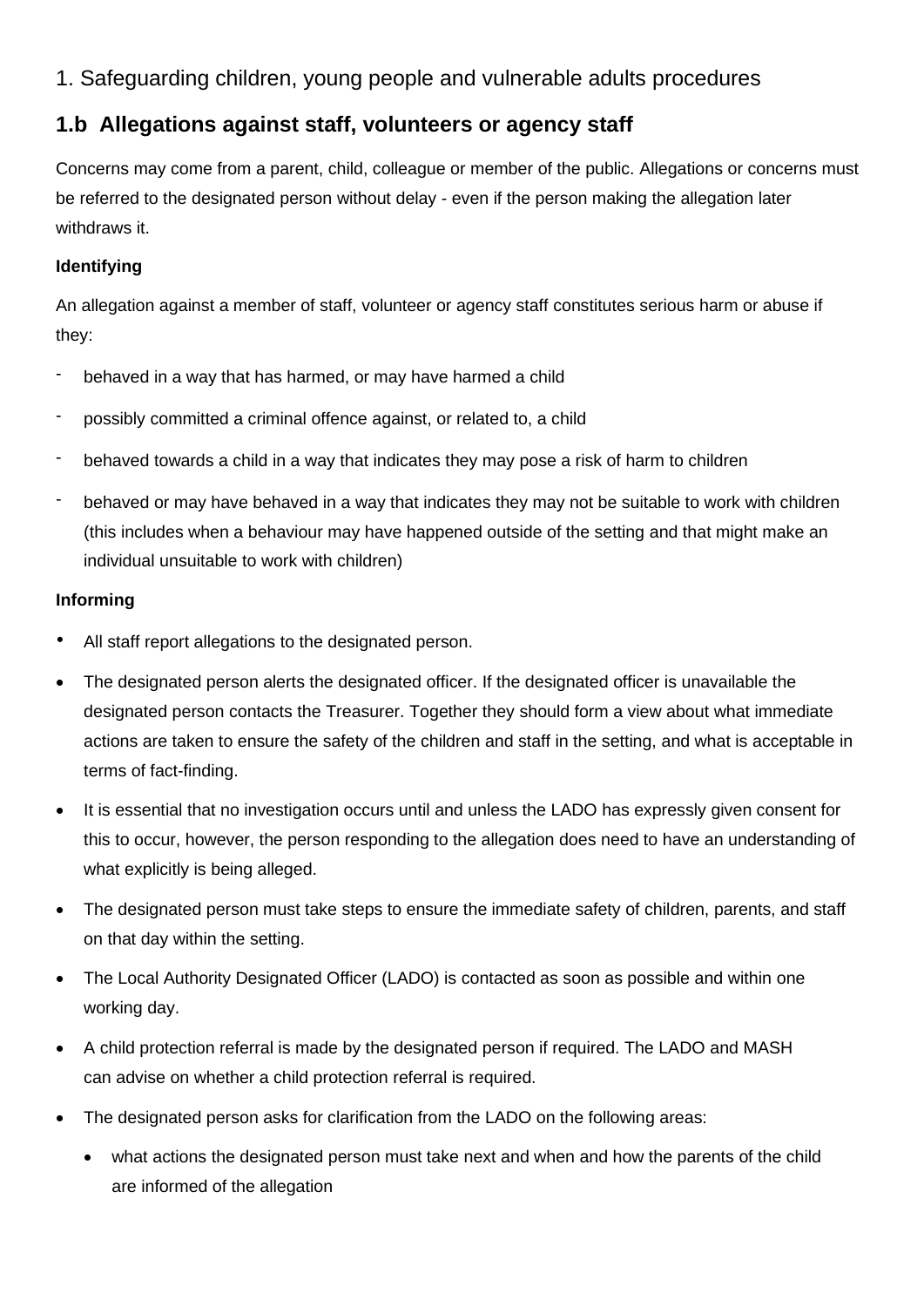- whether or not the LADO thinks a criminal offence may have occurred and whether the police should be informed and if so who will inform them
- whether the LADO is happy for the setting to pursue an internal investigation without input from the LADO, or how the LADO wants to proceed
- whether the LADO thinks the person concerned should be suspended, and whether they have any other suggestions about the actions the designated person should take to ensure the safety of the children and staff attending the setting
- The designated person records details of discussions and liaison with the LADO including dates, type of contact, advice given, actions agreed and updates on the child's case file.
- Parents are not normally informed until discussion with the LADO has taken place, however in some circumstances the designated person may need to advise parents of an incident involving their child straight away, for example if the child has been injured and requires medical treatment.
- Staff do not investigate the matter unless the LADO has specifically advised them to investigate internally. Guidance should also be sought from the LADO regarding whether or not suspension should be considered. The person dealing with the allegation must take steps to ensure that the immediate safety of children, parents and staff is assured. It may be that in the short-term measures other than suspension, such as requiring a staff member to be office based for a day, or ensuring they do not work unsupervised, can be employed until contact is made with the LADO and advice given.
- The designated person ensures staff fill in Safeguarding incident reporting form.
- If after discussion with the designated person, the LADO decides that the allegation is not obviously false, and there is cause to suspect that the child/ren is suffering or likely to suffer significant harm, then the LADO will normally refer the allegation to MASH.
- If notification to Ofsted is required the designated person will inform Ofsted as soon as possible, but no later than 14 days after the event has occurred. The designated person will liaise with the designated officer about notifying Ofsted.
- Avenues such as performance management or coaching and supervision of staff will also be used instead of disciplinary procedures where these are appropriate and proportionate. If an allegation is ultimately upheld the LADO may also offer a view about what would be a proportionate response in relation to the accused person.
- The designated person must consider revising or writing a new risk assessment where appropriate, for example if the incident related to an instance where a member of staff has physically intervened to ensure a child's safety, or if an incident relates to a difficulty with the environment such as where parents and staff are coming and going and doors are left open.
- All allegations are investigated even if the person involved resigns or ceases to be a volunteer.

#### **Allegations against agency staff**